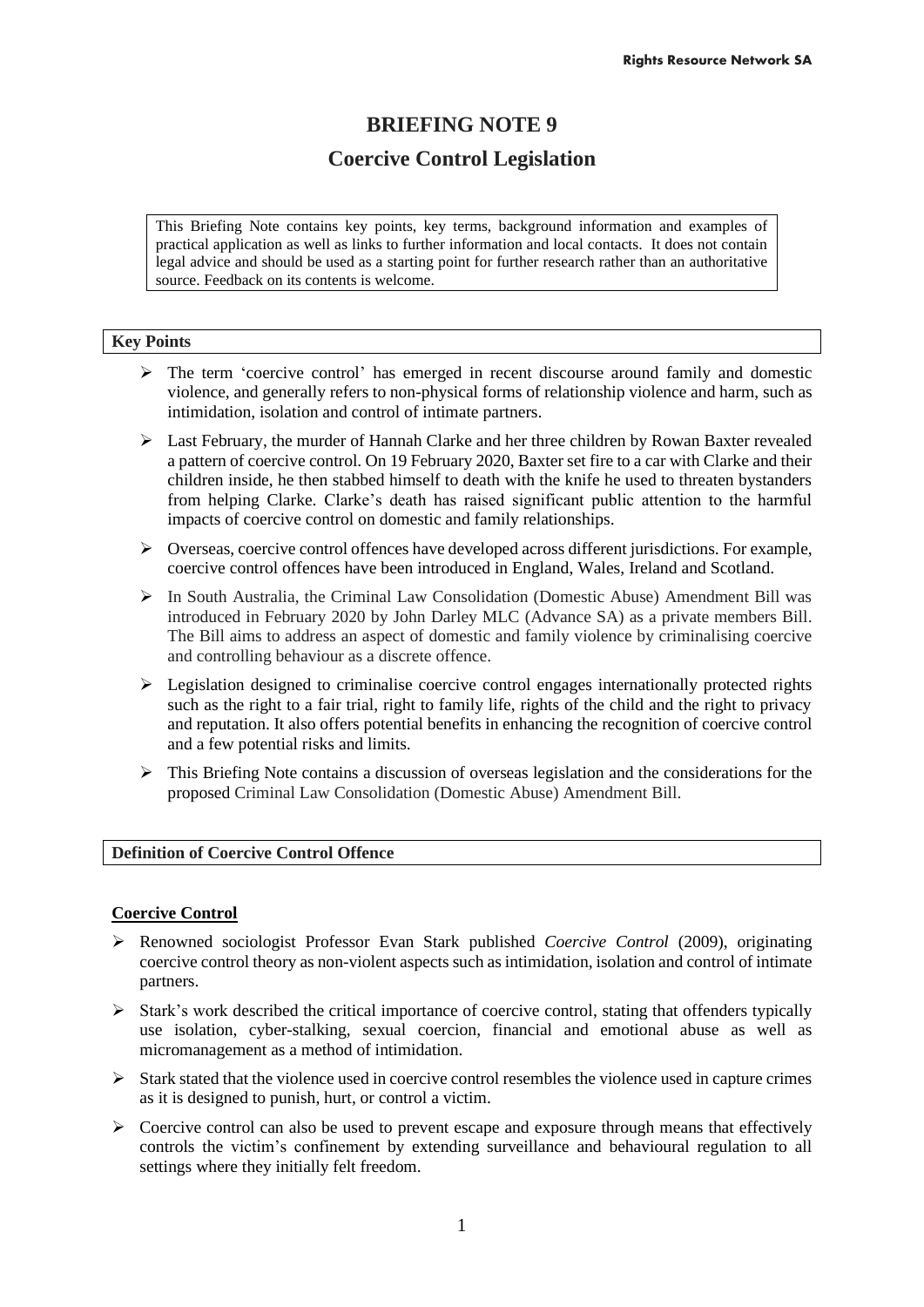➢ In their article, *Coercive control in intimate partner violence,* Hamberger, Larsen and Lehrner (2017) identified 22 different measures of defining coercive control. Their published work discussed three features of coercive control; intentionality of the abuser, the victim's negative perception of the controlling behaviour, and the ability of an abuser to obtain control by deploying a credible threat.

#### **Coercive Control in other Jurisdictions**

The criminalising of coercive control offences are relatively recent developments across legislation in other jurisdictions.

#### **England and Wales**

In England and Wales, an offence criminalising 'controlling or coercive behaviour' in an intimate or family relationship was introduced in December 2015 - *Serious Crime Act 2015 (UK), s76*. This offence is committed when a person repeatedly or continuously engages in controlling or coercive behaviour towards another person, and the behaviour has a 'serious effect' on the victim.

The offence requires the proof of actual harm or impact on the victim; however, it does not require an intention to coerce or control. Another required circumstance is that the offender must have or ought to have known that the behaviour would have a serious effect on the victim.

The England and Wales offence applies to relationships beyond intimate partner relationships. The offence expands to when the offender and victim are 'personally connected'. This term is described to include people currently or formerly in an intimate partner relationship or living together as members of the same family.

#### **Ireland**

Ireland criminalised 'coercive and controlling behaviour' under *section 39 of the Domestic Violence Act 2018*. Similar to England and Wales, the offence criminalises behaviour that a person knowingly and persistently engages in that is controlling or coercive. This offence is committed when the behaviour has a 'serious effect' on the victim, and it would be considered by a reasonable person to have a serious effect on a person in the victim's circumstances.

In Ireland, the offence requires proof of actual harm to the victim. It also requires the application of an objective 'reasonable person' test to that harm.

Unlike England and Wales, the offence is restricted to individuals who are in an intimate partner relationship.

#### **Scotland**

In Scotland, the *Domestic Abuse Act 2018* provides coercive and controlling behaviour as an offence of domestic abuse. It criminalises behaviour which is abusive and that a reasonable person would consider the behaviour to likely cause the victim to suffer harm. The offender must also intend to cause or be reckless towards causing, the victim to suffer the harm. The legislation describes abusive behaviour to include 'violent, threatening or intimidating' conduct with examples of such effects as isolation, control or micromanagement and restriction of victim's freedom.

The offence criminalises conduct expressly limited to abuse of a current or former partner. The restricted approach is consistent with existing definitions of 'domestic violence' in Scotland.

The offence requires the application of an objective 'reasonable person' standard in assessing the effects of the offender's behaviour on the victim. Unlike England and Wales, the offence requires the specific intention of the offender to be proven.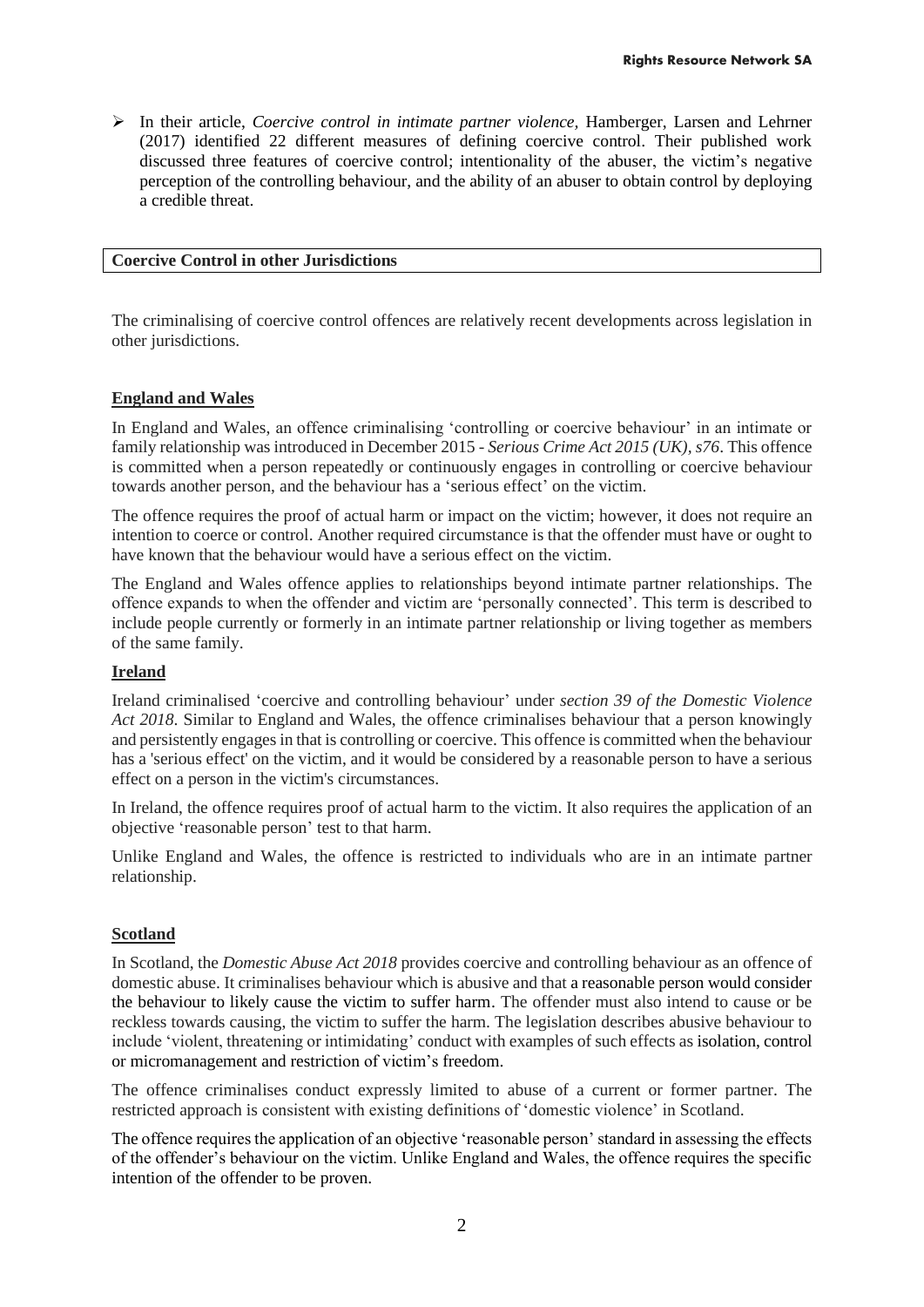## **Other Australian Jurisdictions**

In 2020, the NSW Labor opposition has [proposed a bill](https://www.abc.net.au/news/2020-09-15/-drum-nsw-coercive-control-law/12662614) to criminalise coercive control, with a [ten](https://www.abc.net.au/news/2020-09-15/-drum-nsw-coercive-control-law/12662614)  [year](https://www.abc.net.au/news/2020-09-15/-drum-nsw-coercive-control-law/12662614) maximum penalty. Similar legislation is currently being considered in Queensland.

The current law in Tasmania criminalises a range of conduct falling within the category of 'coercive control'. In particular, sections 8 and 9 of the *Family Violence Act 2004* (SA) provide:

## *8. Economic abuse*

*A person must not, with intent to unreasonably control or intimidate his or her spouse or partner or cause his or her spouse or partner mental harm, apprehension or fear, pursue a course of conduct made up of one or more of the following actions:*

*(a) coercing his or her spouse or partner to relinquish control over assets or income;*

*(b) disposing of property owned –*

*(i) jointly by the person and his or her spouse or partner; or*

*(ii) by his or her spouse or partner; or*

*(iii) by an affected child –*

*without the consent of the spouse or partner or affected child;*

*(c) preventing his or her spouse or partner from participating in decisions over household expenditure or the disposition of joint property;*

*(d) preventing his or her spouse or partner from accessing joint financial assets for the purposes of meeting normal household expenses;*

*(e) withholding, or threatening to withhold, the financial support reasonably necessary for the maintenance of his or her spouse or partner or an affected child.*

*Penalty: Fine not exceeding 40 penalty units or imprisonment for a term not exceeding 2 years.*

## *9. Emotional abuse or intimidation*

*(1) A person must not pursue a course of conduct that he or she knows, or ought to know, is likely to have the effect of unreasonably controlling or intimidating, or causing mental harm, apprehension or fear in, his or her spouse or partner.*

*Penalty: Fine not exceeding 40 penalty units or imprisonment for a term not exceeding 2 years.*

*(2) In this section –*

*a course of conduct includes limiting the freedom of movement of a person's spouse or partner by means of threats or intimidation.*

## **Interpreting Current Legislation**

The current South Australian legislation adopts a definition of domestic and family violence (DFV) that recognises behaviour that is not just physically abusive but also emotionally or psychologically abusive, economically abusive, or coercive or controlling behaviour towards the victim. For example:

## **Intervention Orders (Prevention of Abuse) Act 2009**

In South Australia, the *Intervention Order Act 2009* provides legislation preventing domestic and nondomestic abuse. Although an interpretation of the legislation provides a definition of DFV that expands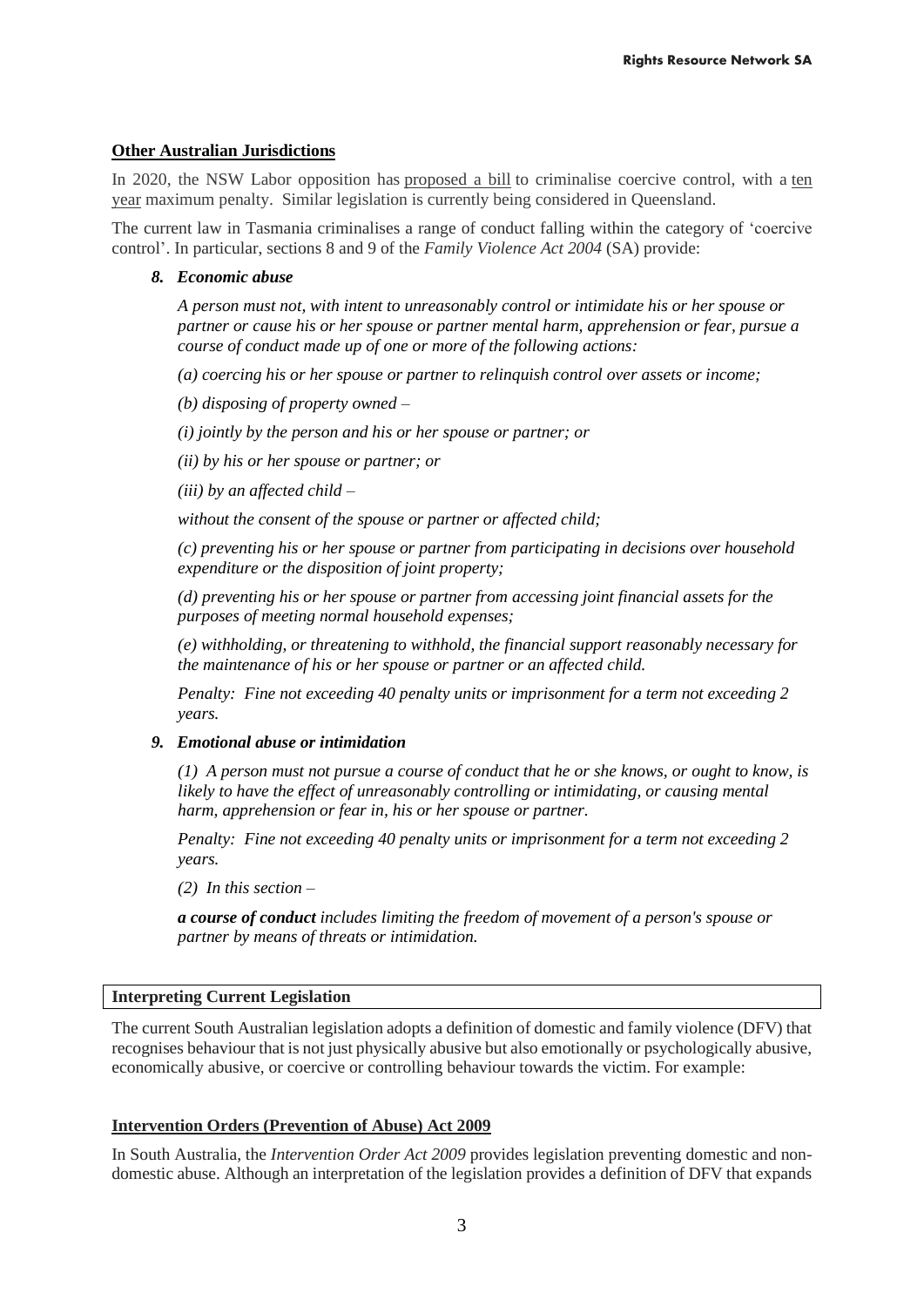and covers coercive and controlling behaviour, there is no distinct offence in South Australian jurisdiction.

Under this act, the definition of domestic and non-domestic abuse includes conduct that can be interpreted as coercive and controlling behaviour. The Act defines abuse's meaning to take 'physical, sexual, emotional, psychological or economic' forms of abuse. Subsections also provide examples of the meaning of abuse with recognised coercive behaviour such as isolation, intimidation, cyber-stalking, sexual coercion, financial and emotional abuse.

# **Criminal Law Consolidation Act 1935 (SA)**

The *Criminal Law Consolidation Act 1935* refers to domestic relationships subject to aggravated offences. The Act recognises an aggravated offence is committed when the offender committed the offence knowingly on a victim that was a person with whom the offender is currently or formerly in a relationship or on a child residing with or under the custody of the offender, a current or former spouse or partner of the offender.

#### **Considerations**

## **Criminal Law Consolidation (Domestic Abuse) Amendment Bill 2020**

The Criminal Law Consolidation (Domestic Abuse) Amendment Bill proposes the insertion of Part 3 Division 7AB, section 20B criminalising 'controlling or coercive behaviour in a relationship'. The offence criminalises controlling or coercive behaviour a person repeatedly or continuously engages in towards the victim. The offence requires the behaviour to have a serious effect on the victim, and the offender to know or ought to know that the behaviour will have a serious effect on the victim.

In defining 'serious effect', the offence provides that an offender's behaviour has a serious effect on a victim if it causes them to fear violence on at least two occasions or causes 'serious alarm or distress on the victim's usual day-to-day activities.

The proposed offence applies to relationships beyond intimate partner relationships. The offence expands to when the offender and victim are 'in a relationship'. This term is described to include people in an intimate partner relationship or other forms of intimate personal relationships such as holding custody and guardianship over a child, related to each other by blood, marriage, adoption, or related according to Aboriginal or Torres Strait Islander kinship rules. The term also includes carers within the meaning of the Carers Recognition Act 2005. The Act expands the offence to include different forms of interrelated relationships; however, does not cover those who were not in a relationship at the time of the conduct, therefore, excluding former partners.

The proposed offence dictates that in proceedings of the offence if a defendant is charged, it unnecessary to prove that each act constituting controlling or coercive behaviour had a serious effect on the victim. It would not be necessary that the defendant knew, or ought to have known, that each act subject to the offence, would have a serious effect on the victim.

## **Potential Benefits:**

- $\triangleright$  Criminalising coercive and controlling behaviour addresses an aspect of DFV outside the scope of current criminal law. The use of a discrete offence would perform an educative function enhancing recognition of coercive and controlling behaviour. It will also improve a victim's ability to identify their experiences.
- ➢ The Australian Bureau of Statistics released statistics on recorded crimes during 2019. The report revealed that almost a third (30%) of all homicide and sexual assault (33%) offences were domestic and family violence-related crimes. It also recorded that in 2019, almost two-thirds (64%) of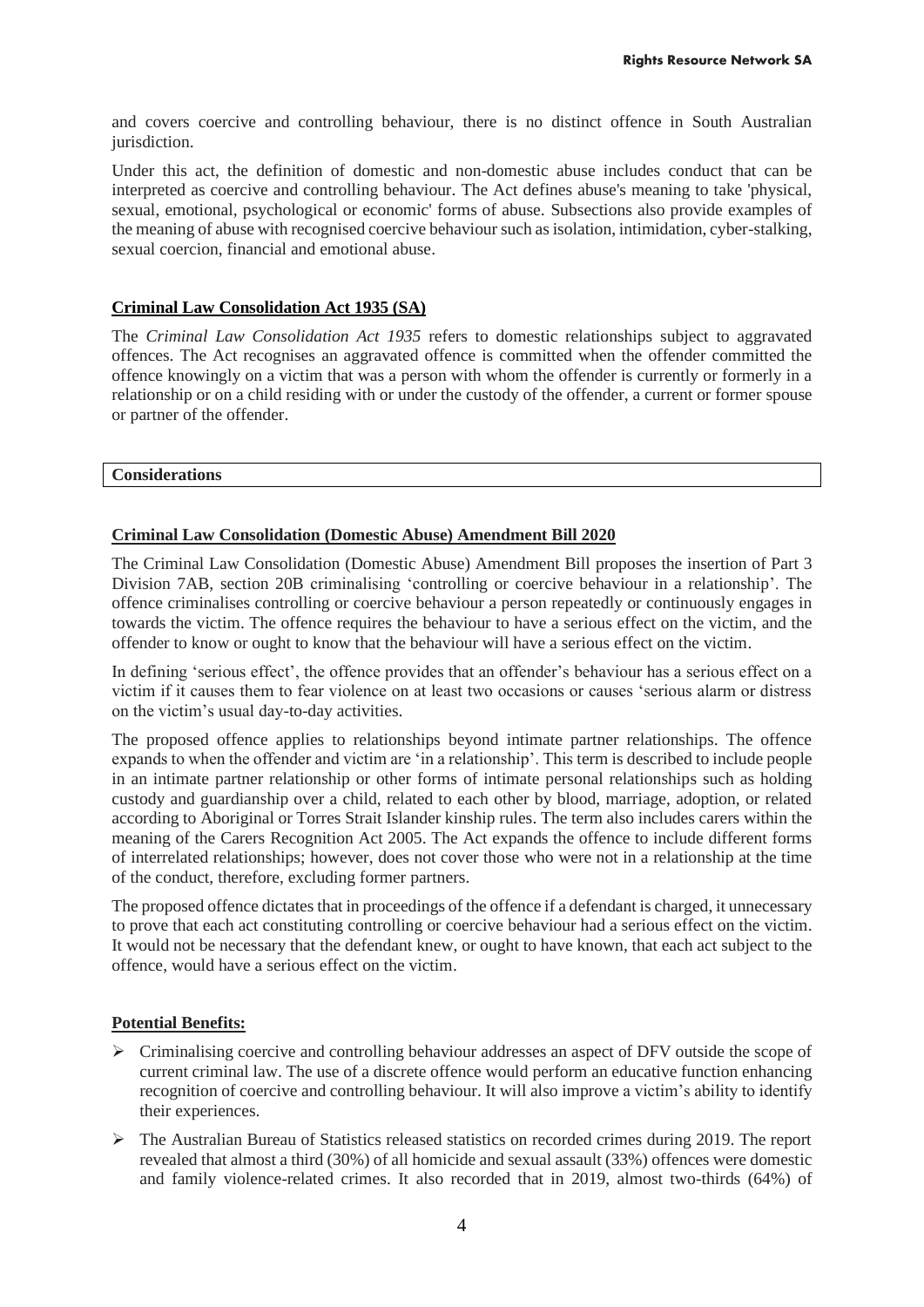domestic and family violence related homicide victims were female. The use of a coercive control offence may potentially prevent intimate partner homicides through earlier intervention.

 $\triangleright$  The proposed offence provides its own measure of penalties, allowing offenders to be punished according to their behaviour and conduct. The proposed maximum penalty may facilitate offenders to be held accountable for the full extent of their behaviour rather than subject to single incidents.

## **Potential Limits and Risks:**

- ➢ Sometimes, relationships involving coercive or controlling behaviour are misunderstood to be based on choice. The criminal justice system must understand that the offender's behaviour can isolate, control and limit the resources and choices that a victim has to address the violence that they experience. As a result of this, a victim's ability and willingness to report abuse is restricted. As criminal proceedings may rely on the victim's willingness, it can place them in a dangerous and compromised position.
- $\triangleright$  In England and Wales, the offence has been enacted with needed measures such as further training of police. In situations where offenders may seek to justify their abuse or assert that they were the primary victim or a victim's resistance to abuse is possibly perceived as abuse, the law enforcement may fail to take the right actions. There is a need for the proposed offence to be complemented by extensive training of police to effectively identify coercive and controlling behaviour and avoid mistakenly identifying the victim as the primary aggressor,
- ➢ While most criminal offences address singular instances of conduct, coercive control requires a focus on a pattern of abusive behaviour. As a course of conduct offence, coercive control would ordinarily be protracted behaviour that becomes harmful when considered whole rather than incident-based.
- $\triangleright$  A key issue with criminalising coercive control is proving the offending conduct. An offence of coercive control involves a majority of acts that occur behind closed doors. The offence can happen without any independent witnesses who can support their occurrence. As the offence addresses a behaviour pattern, when viewed in singular incidents, they may not be considered harmful or criminal and rarely leave physical evidence.
- $\triangleright$  The introduction of an offence also requires a cautious approach towards the apparent challenges involved in investigating, prosecuting and proving coercive control. As mentioned above, in Scotland, the coercive control offence does not require evidence of harm to the victim but instead proof that the conduct is likely to have a relevant effect. This is assessed using an objective standard of reasonableness.
- $\triangleright$  The application of preconceived notions or stereotypes can affect the victim's enjoyment of equality before the law and to a fair trial.
- $\triangleright$  Another issue with the reasonable person test is where there is no requirement for actual harm to be proved. It becomes possible that investigation and prosecution may occur where there is no harm that meets the threshold of criminal conduct. In some circumstances, there may be a misunderstanding in the dynamics of a certain relationship, the cultural practices and interpersonal relationships; therefore, what may amount to abusive conduct in one relationship may be harmless in another.
- $\triangleright$  In England, Wales and Ireland, the coercive control offence requires a subjective test requiring evidence that the victim suffered a significant impact from the coercive conduct. The test is to assess whether or not the victim experienced fear as a result of the conduct or suffered any distress affecting their day-to-day activities. In comparison to Scotland and Tasmania, this approach limits the risk of incorrect prosecution. However, the evidentiary burden may prove a challenge for victims of coercive control and possibly rely on domestic and family violence indicators rather than addressing forms of coercive control.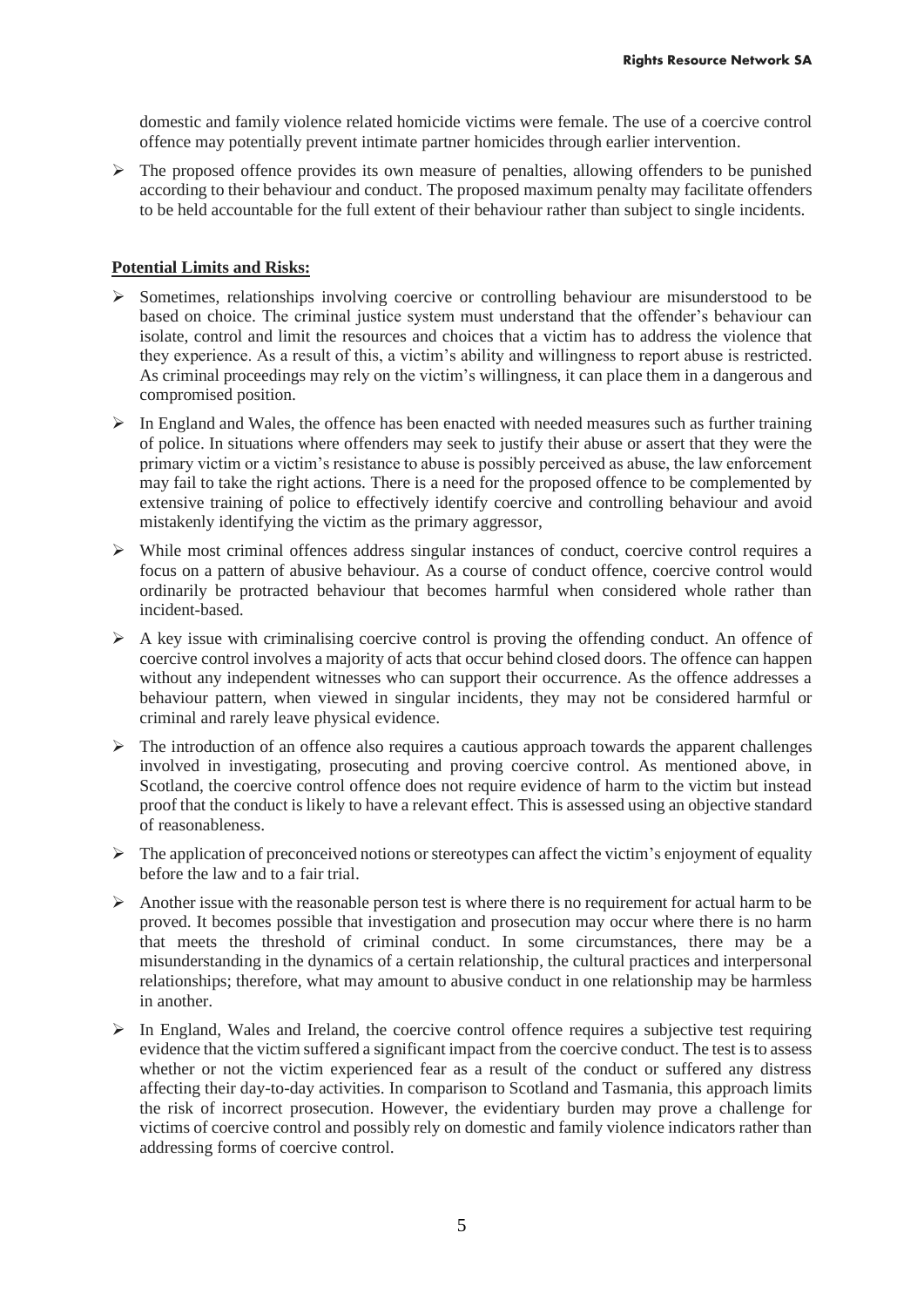## **Human Rights Issues:**

The proposal of a coercive control offence engages numerous human rights under international instruments. The International Covenant on Civil and Political Rights (ICCPR) is one of the most significant conventions ratified by the Australian Government in 1980. With the proposed coercive control offence, there are tensions in how the relevant articles of the ICCPR might operate.

- ➢ The investigation and prosecution of coercive control produce evident tension between the rights of the victim who seeks to rely on the proposed law and the rights of the person accused to be presumed innocent and have a fair trial. The person accused of committing the criminal conduct is entitled to a fair trial and the presumption of innocence. The family as a fundamental unit of society is entitled to protection from arbitrary and unlawful interference and the right to privacy and reputation.
- ➢ Firstly, the proposed offence engages the requirement of the accused receiving a fair trial. Under article 14 of the International Covenant on Civil and Political Rights, the right to a fair trial includes the recognition of the interests of all parties and an independent and impartial court. Other guarantees of a fair trial include the presumption of innocence and the minimum guarantees in criminal proceedings.
- $\triangleright$  The presumption of innocence imposes on the prosecution the burden of proving the charge and also guarantees the presumption of innocence till proved guilty beyond a reasonable doubt.
- $\triangleright$  In order to ensure fair practice, the circumstances of coercive control require the strict application of all criminal law provisions punishing the offence, ensuring all legal procedures in cases involving such allegations are impartial and fair, and unaffected by gender or cultural stereotypes or discriminatory interpretation of the proposed legal provisions.
- $\triangleright$  As a party to the ICCPR, the equal protection of women and men's human rights without discrimination and equality before the law must be guaranteed through a fair trial and the presumption of innocence.
- $\triangleright$  Furthermore, article 17 of the ICCPR covers the right to respect for the family and the right to protect one's privacy and reputation. The article provides freedom from arbitrary or unlawful interference with a family.
- ➢ Under article 16 of the Convention on the Rights of the Child, the rights of the child are protected in that no child shall be subjected to arbitrary or unlawful interference.
- $\triangleright$  In the context of the right to family life, article 23 of the ICCPR provides that as the natural and fundamental group unit of society, families are entitled to protection by society and the State. Additionally, the article ensures the equality of spouses' rights and responsibilities as to marriage, during marriage, and at its dissolution.
- ➢ Stark discussed the structure of coercive control predicated on the devalued status of women. However, coercive control is not always a gender-based violence against women; there is a percentage of male victims. The Convention on the Elimination of Discrimination Against Women (CEDAW) was ratified by the Australian government in 1983 and specifically recognises and protects women's rights.
- ➢ Alongside forms of sexual, emotional and psychological abuse, coercive control can cause political and economic harm. This concept of non-violent harm is used in the deprivation of the victim's rights and resources.
- $\triangleright$  Under articles 1-3, CEDAW guarantees the equal exercise or enjoyment by women of human rights and fundamental freedoms 'in the political, economic, social, cultural, civil or any other field'. The rights protected under CEDAW provide for the common forms of political and economic abuse and harm of coercive control against women.